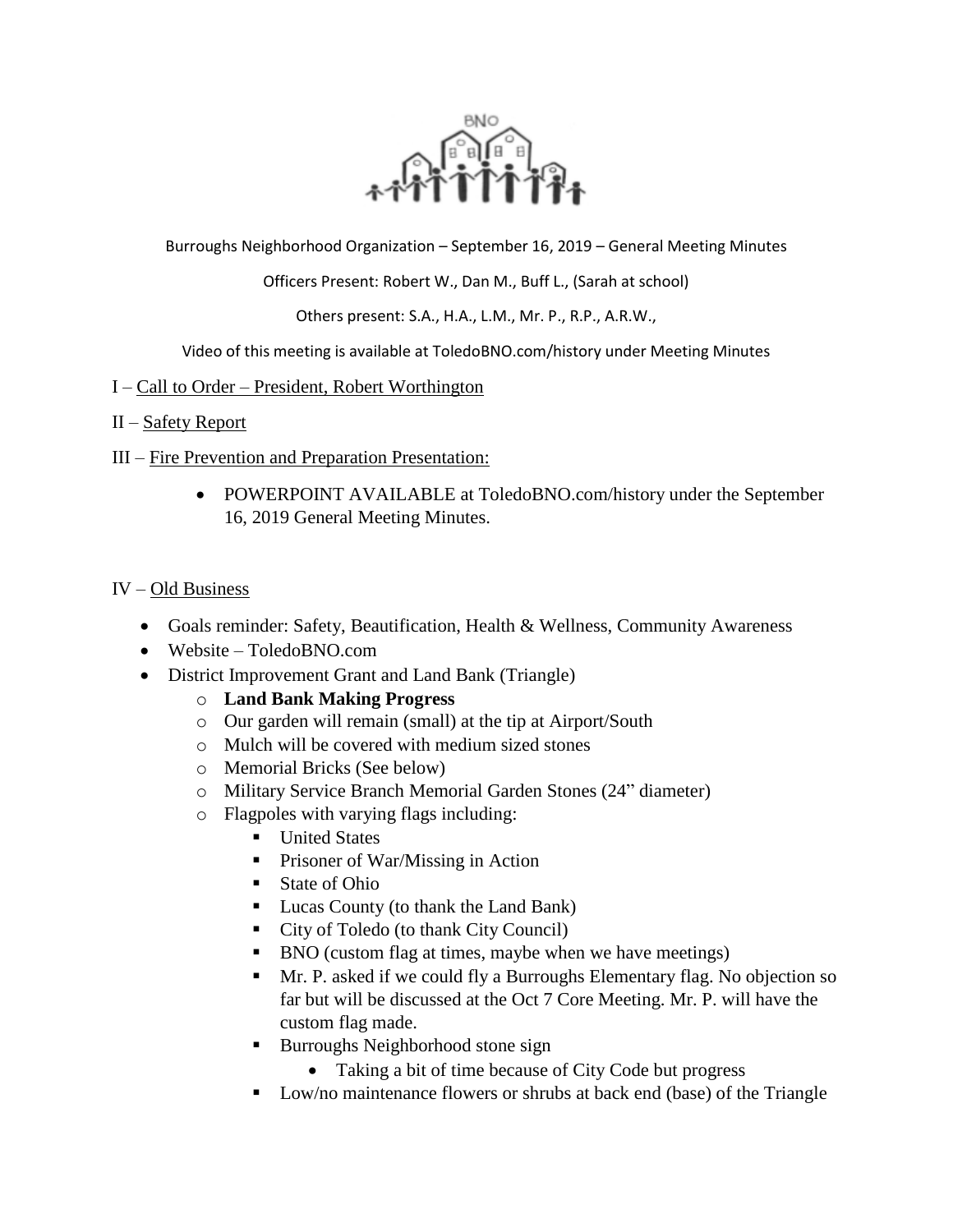- **Property where home was demolished on South/Danberry** 
	- Land Bank owns, will work to match with the Triangle shrubbery
	- Might be sold to neighbors if they want it
		- o Land Bank focusses on selling to owner occupants and those who are willing to invest in the property, as well as neighbors adjacent to any Land Bank owned property.
- Memorial Brick Fundraiser
	- o PDF Form AND INFO Available at ToledoBNO.com/Memorial-Bricks
	- o \$30 per brick to cover cost of engraving
	- o 3 lines, 13 characters with spaces per line
	- o 4"x8" standard (reddish) brick
- School Supply Drive
	- o Pencils and colored pencils donated at meeting
	- o Don't be afraid to donate at ANY time during the year
	- o Feel free to contact school to ask what is needed. Burroughs:
		- $\blacksquare$  Pencils
		- $\blacksquare$  Tissues
		- Disinfectant wipes
		- All other supplies are welcomed
			- Burroughs also makes use of supplies in other ways (small Christmas presents, incentives for good student behavior and achievements)

# V – New Business

- Trunk or Treat coming up in October
	- o Mr. P. will get us the date.
- BNO Elections (November 18)
- Toledo Municipal Elections (November 5)
	- o ToledoVotes.com is a great source of local election info

# VI – Upcoming

- Core Meeting October 7th 6:30pm Toledo Heights Library
- General Meeting October  $21st 7pm$  Burroughs Elementary
- Core Meeting November 4th 6:30pm Toledo Heights Library
- Toledo Municipal General Election November  $5<sup>th</sup>$

## VII – Open Floor

Club Kingdom rumored to begin operating again. Rumor of liquor license application. While we welcome business in our neighborhood, we advocate that it be responsible. We do not want a repeat of Club Kingdom's guns, drugs, public urination, fights, and obscenity. Some